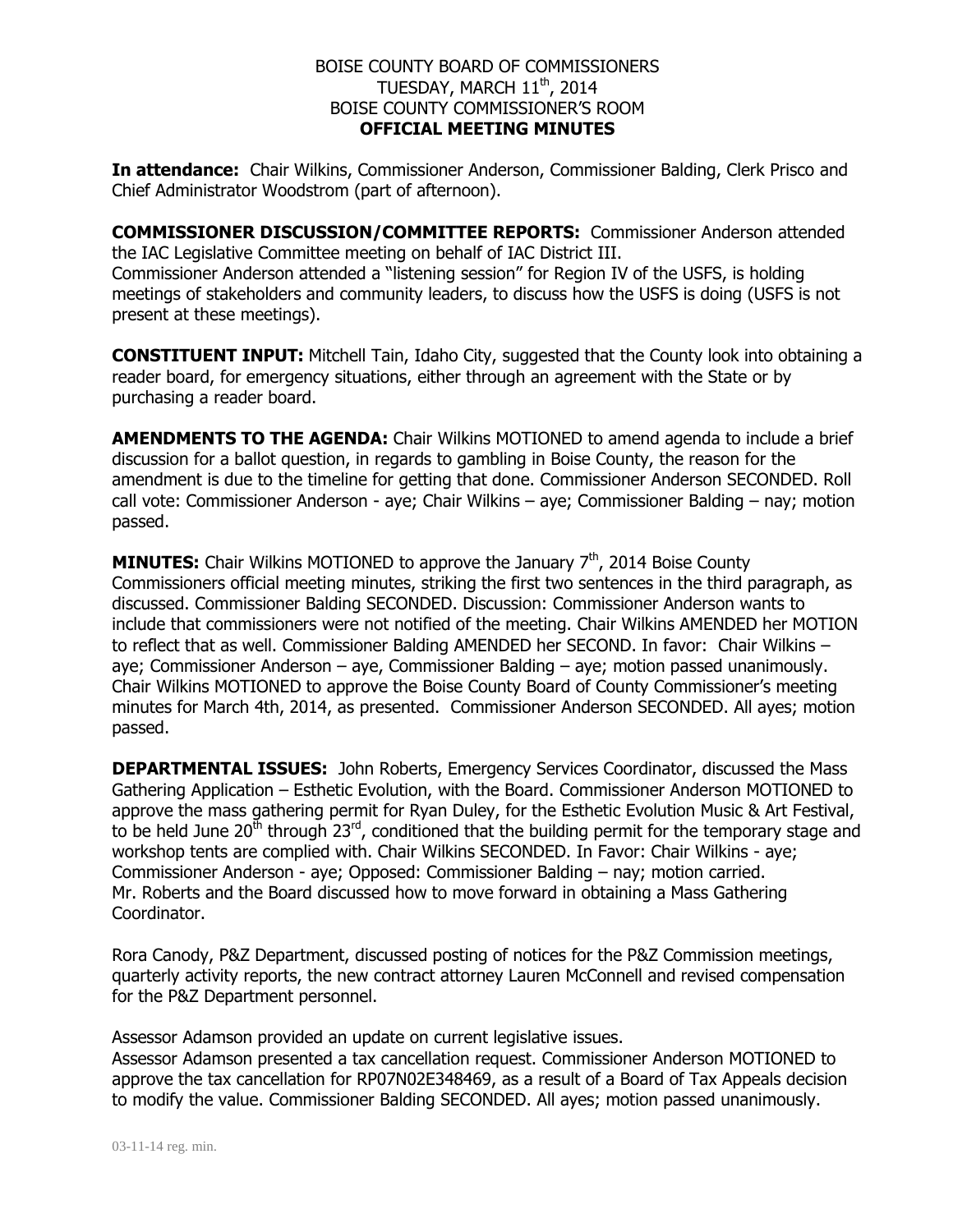**CONTRACTS/AGREEMENTS/GRANTS:** Chair Wilkins summarized information on an agreement between Boise and Elmore counties. Commissioner Balding MOTIONED to sign the agreement between Boise County and Elmore County, for the control of noxious weeds on public lands, administered by the Boise National Forest and the Sawtooth National Forest. Commissioner Anderson SECONDED. Roll call vote: Chair Wilkins - aye; Commissioner Balding - aye; Commissioner Anderson - aye; motion carried unanimously.

**DEMAND WARRANTS:** Commissioner Balding MOTIONED to approve the demand warrant for Idaho Transportation Department for snowmobile parking lot plowing, in the amount of \$1,000. Chair Wilkins SECONDED. All ayes; motion passed. Chair Wilkins MOTIONED to approve the demand warrant, reimbursement for election conference training for Sarita Loya, in the amount of \$32.10. Commissioner Balding SECONDED. All ayes; motion passed. Chair Wilkins MOTIONED to approve the demand warrant to Dee Woodstrom, in the amount of \$172.57, for mileage, meals, and hotel for elections training, and supplies for the office. Commissioner Balding SECONDED. All ayes; motion passed. Commissioner Anderson MOTIONED to pay the demand warrant to Idaho Waste Systems, in the amount of \$2,905.20, noting the amount of the Christmas bonus was deducted from the invoice. Chair Wilkins SECONDED. All ayes; motion passed.

**INDIGENT:** Chair Wilkins MOTIONED to go into executive session per Idaho Code 67-2345(1)(d), to discuss case 04-05-D. Commissioner Balding SECONDED. Roll call: Chair Wilkins-aye; Commissioner Anderson-aye; Commissioner Balding-aye; motion passed unanimously. Coming out of executive session for Idaho Code 67-2345(1)(d), Chair Wilkins MOTIONED to table case 04-05-D for further information and review by staff. Commissioner Balding SECONDED. All ayes; motion passed.

**PA ISSUES:** Prosecutor Gee discussed a draft Memorandum of Understanding, between ITD and Boise County, for the plowing of snowmobile parking lots, with the Board. Prosecutor Gee discussed the required noticing for the auction of a property owned by Boise County. Chair Wilkins MOTIONED to move forward with the legal notice of public auction for the property located at 355 Rimview Drive, that has been deemed as surplus property, that the auction take place on Friday, April 11<sup>th</sup>, 2014, at 10:00 on the courthouse steps, to be conducted by the Sheriff's Office, that out of the proceeds, realtor Jackie Moore will be paid her commission, as agreed upon in the contract, and that the ad be run in its entirety to meet Idaho Code and then a brief synopsis in the Idaho World and posted on the County's website. Commissioner Anderson SECONDED. All ayes; motion passed unanimously. Chair Wilkins MOTIONED to go into executive session per Idaho Code 67- 2345(1)(f), pending litigation and 67-2345(1)(b), personnel. Commissioner Anderson SECONDED. Roll call: Chair Wilkins-aye; Commissioner Anderson-aye; Commissioner Balding-aye; motion passed unanimously. Coming out of executive session, Chair Wilkins stated that under 67- 2345(1)(f), pending litigation, and 67-2345(1)(b), personnel issues, no decisions were made, the Clerk and Prosecutor will continue to do research.

**BILLS:** Commissioner Anderson MOTIONED to approve the claims, in the amount of \$108,669.68. Chair Wilkins SECONDED. Roll call vote: Chair Wilkins - aye; Commissioner Anderson - aye; Commissioner Balding - aye; motion passed unanimously.

| General Fund          |     | 79.633.06 | Solid Waste             |   | 16,989.80 |
|-----------------------|-----|-----------|-------------------------|---|-----------|
| Road & Bridge         | \$  | 12,187.42 | Weeds                   |   | 684.76    |
| Justice Fund          | S   | 26.428.96 | E911                    |   | 4.061.72  |
| <b>EBCA</b>           | \$. | 6.843.47  | Snowmobile IC8-A        |   | 2,479.49  |
| <b>District Court</b> | \$  | 2.940.01  | Revaluation             | S | 56.50     |
| Indigent              | S   | 145.00    | <b>Sheriff's Vessel</b> | S | 106.50    |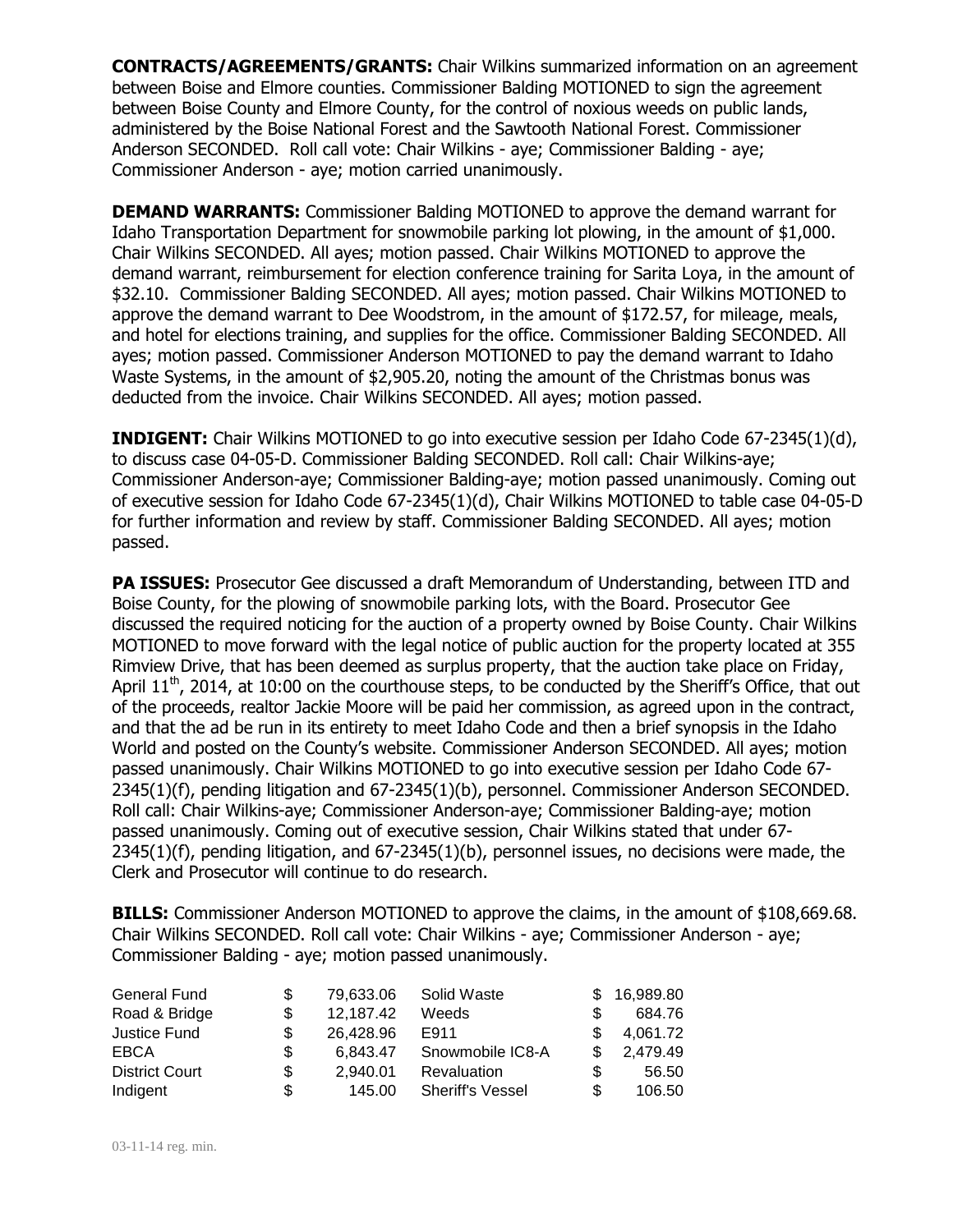## **TITLE II RAC PROJECT PROPOSALS DISCUSSION:**

- Commissioner Anderson MOTIONED to approve the letter of support for Title II funding request for State Highway 21 Wildlife Underpass Project. Chair Wilkins SECONDED. Discussion: Commissioner Balding stated that she has had numerous calls from constituents regarding the wildlife fence but agreed that they have the same rights to apply for funding as anyone else. In favor: Chair Wilkins - aye; Commissioner Anderson - aye; Opposed: Commissioner Balding nay; motion carried.
- Commissioner Anderson MOTIONED to approve the 2014 RAC proposal for Trail Maintenance and Stewardship for Boise County Community Justice. Commissioner Balding SECONDED. All ayes; motion passed unanimously.
- Commissioner Anderson MOTIONED to approve the Title II funding request for the Banks/Lowman Rock Mitigation Project. Chair Wilkins SECONDED. All ayes; motion passed unanimously.
- Commissioner Anderson MOTIONED to sign the letter of support for the Title II funding request for Opinion Leaders and Educators Project Learning Tree, for the Idaho Forest Products Division. Chair Wilkins SECONDED. In favor: Chair Wilkins – aye; Commissioner Anderson-aye; Opposed: Commissioner Balding nay; motion passed.

The Board prioritized the Title II funding project requests.

**FUND BALANCE ANALYSIS – CONTINUED DISCUSSION:** Clerk Prisco provided an updated schedule of Boise County funds, updated to agree with the finalized audited financial statements for FY 2013, with categorization in accordance with the Boise County Financial Policy.

**ARROWROCK ROAD DISCUSSION:** Chair Wilkins provided an update on road work recently done by Boise County Road Department.

## **DISCUSSION ON BALLOT QUESTION FOR GAMBLING (AMENDMENT TO AGENDA):**

Commissioner Anderson stated that March  $21<sup>st</sup>$  is the deadline for any special questions, by action of the governing board, for the May 20<sup>th</sup>, 2014 primary election ballot. September  $8<sup>th</sup>$  is the deadline for the November  $4<sup>th</sup>$  general election. In discussing the matter with Prosecutor Gee, the Board agreed that there was not sufficient time to prepare for the May election and that they would work toward presenting it for the November election.

## **MISCELLANEOUS & CORRESPONDENCE:**

- Commissioner Anderson MOTIONED to approve the clean-up day for the City of Horseshoe Bend on Saturday May 17<sup>th</sup>, 2014, with the understanding that the members meet all requirements as conveyed between Mike Bottoms, Paul Rekow and Horseshoe Bend Mayor, Mary Hanson. Chair Wilkins SECONDED. All ayes; motion passed unanimously.
- Commissioner Anderson MOTIONED to have the Clerk prepare a letter of intent, in the amount of \$2,600, for Boise County to assist with general purchases of the District. Commissioner Balding SECONDED. Chair Wilkins pointed out that the period is for FY 2015/2016. All ayes; motion passed unanimously.
- Chair Wilkins MOTIONED to approve the Certificate of Residency Affidavits for: Kate Gee, of Garden Valley, Amanda Crow, of Garden Valley, Ashley Petty, of Horseshoe Bend, Jasmine Warren, of Horseshoe Bend, Joseph Vanderburgh, of Idaho City, Jacie Cazier, of Horseshoe Bend, Michaela Greiner, of Horseshoe Bend, Skylar Rau, of Horseshoe Bend, and Sierra Lowe, of Horseshoe Bend. Commissioner Anderson SECONDED. All ayes; motion passed unanimously.